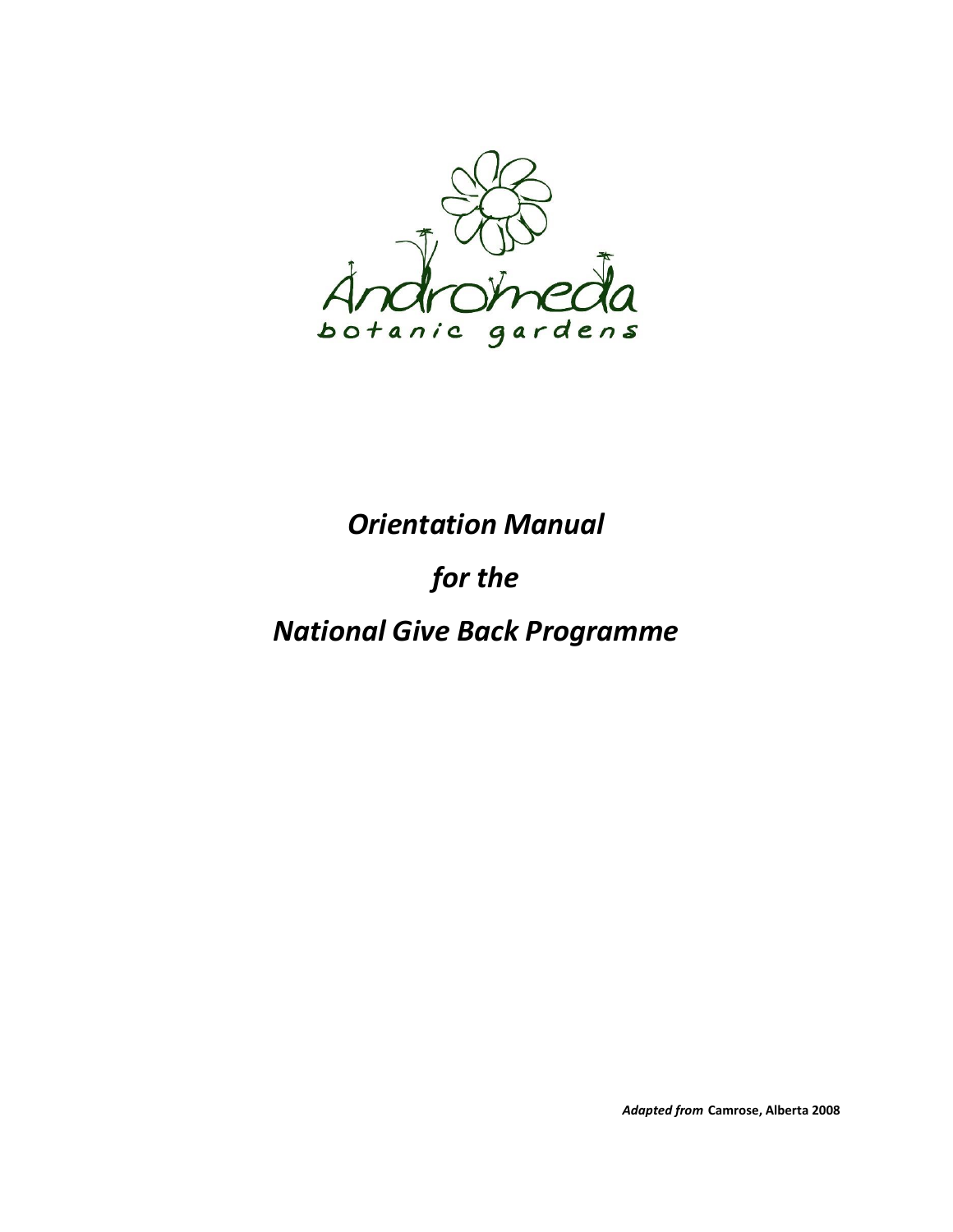## **Table of Contents**

- 1. Mission Statement
- 2. Objectives / Goals
- 3. Organization's Expectations of the Volunteer
- 4. Role of the Volunteer
- 5. Activities to be Performed by the Volunteer
- 6. Role of the Focal Point/Supervisor
- 7. Hours of Operation
- 8. Emergency Procedures
- 9. Volunteers' Code of Conduct
- 10. Standard of Appearance
- 11. Employment Sexual Harassment Prevention Act
- 12. Insurance and Liability Coverage
- 13. Appendices Volunteer Agreement Form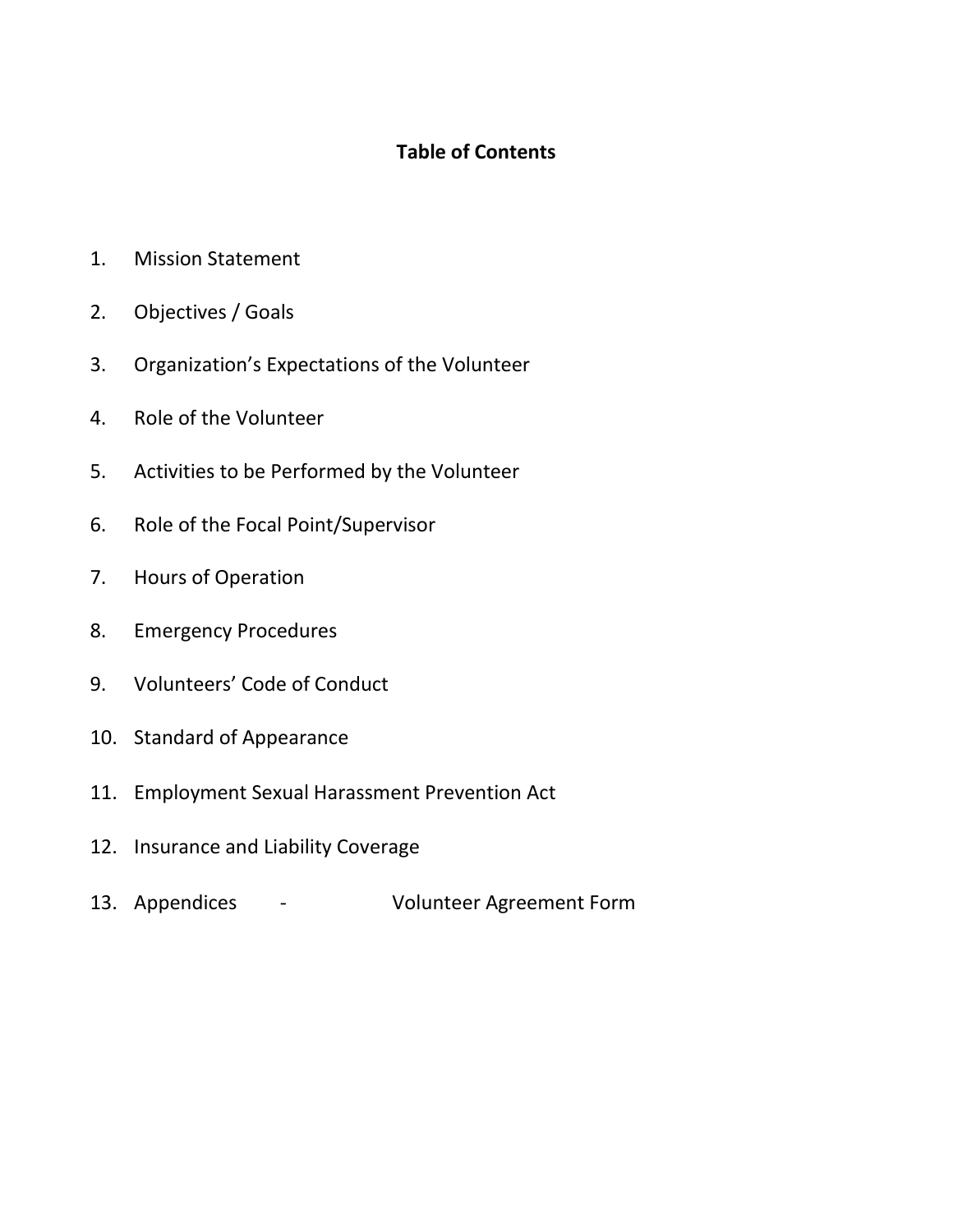#### **1. Organization Mission Statement**

Passiflora Ltd.'s aim is to provide quality education and training in all aspects of garden and landscape design, horticulture and to encourage the use of sustainable practices. As the company responsible for Andromeda Botanic Gardens, it aims to manage this historic site in accordance with the wishes of Iris Bannochie and its legal obligations to the Barbados National Trust.

#### **2. Objectives/Goals of the Organization**

a. The company is committed to developing Andromeda as a botanic garden with reference to the following definition "Botanic gardens are institutions holding documented collections of living plants for the purposes of scientific research, conservation, display and education." (International Agenda for Botanic Gardens in Conservation.)

b. The company aims to manage Andromeda Botanic Gardens with the following aims:

- To maintain high standards of horticulture.
- Create and develop courses and workshops
- To further research in tropical horticulture.
- To continuously work to improve and develop this historic garden.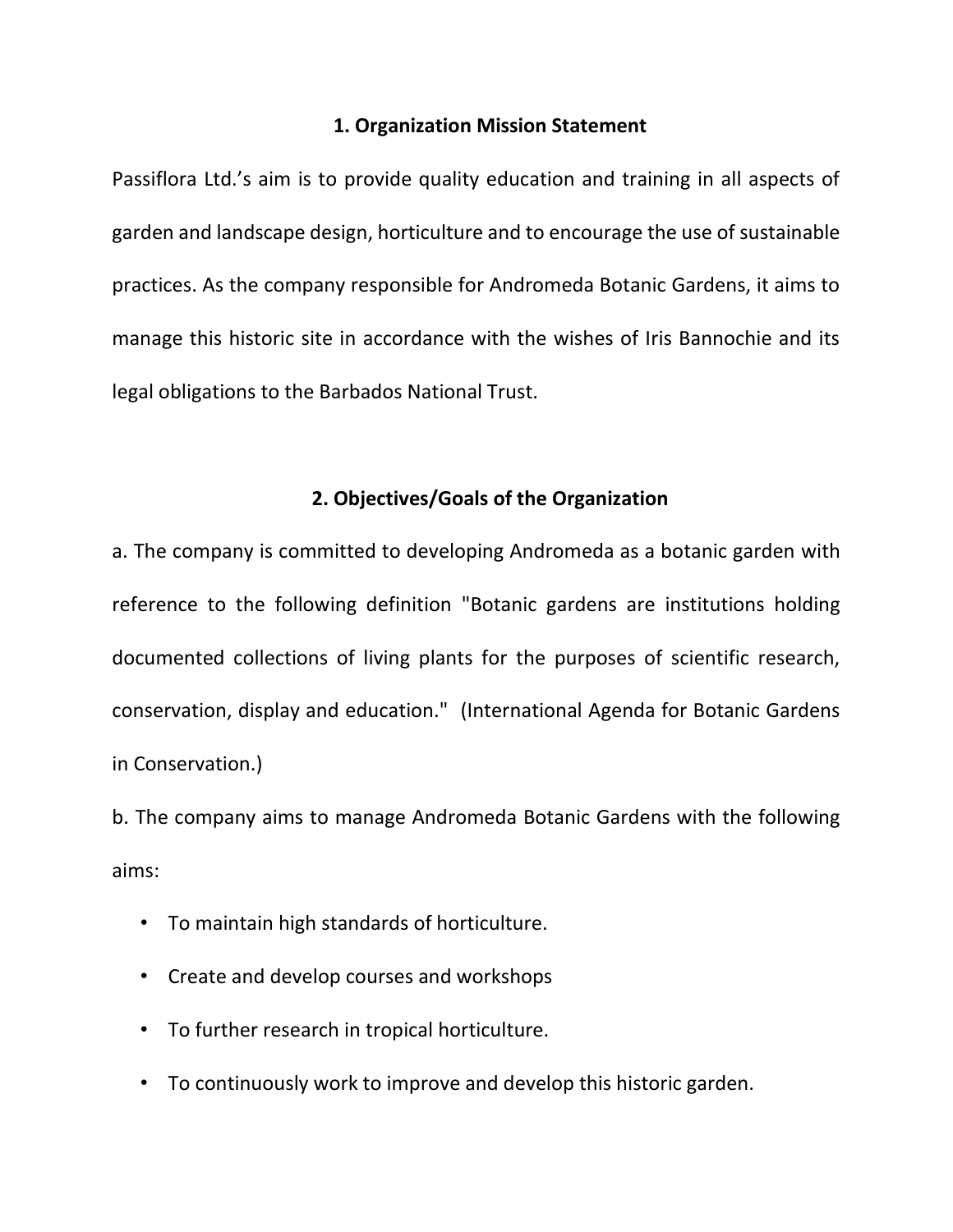- To ensure local Barbadians and residents are familiar with the unique qualities of Andromeda Botanic Gardens and to actively seek their patronage.
- To seek help and advice from foundations and philanthropical organisations to improve and benefit these Gardens.
- To give joy to those who visit and work here.
- To conserve and protect local flora.
- To be courteous and respectful to everybody, at all times.

# **3. Expectations of the Volunteer**

- To act in ways that fulfil the above goals.
- To be proactive and make suggestions that could improve all aspects and areas of Andromeda Botanic Gardens
- To ask questions in order to fully understand the aims of all tasks.
- To enjoy their time here!

# **4. Role of the Volunteer**

- The help Andromeda Botanic Garden as detailed above and with compliance with the Give Back Policy.

# **5. Specific Activities to be Performed by the Volunteer**

To assist with the following: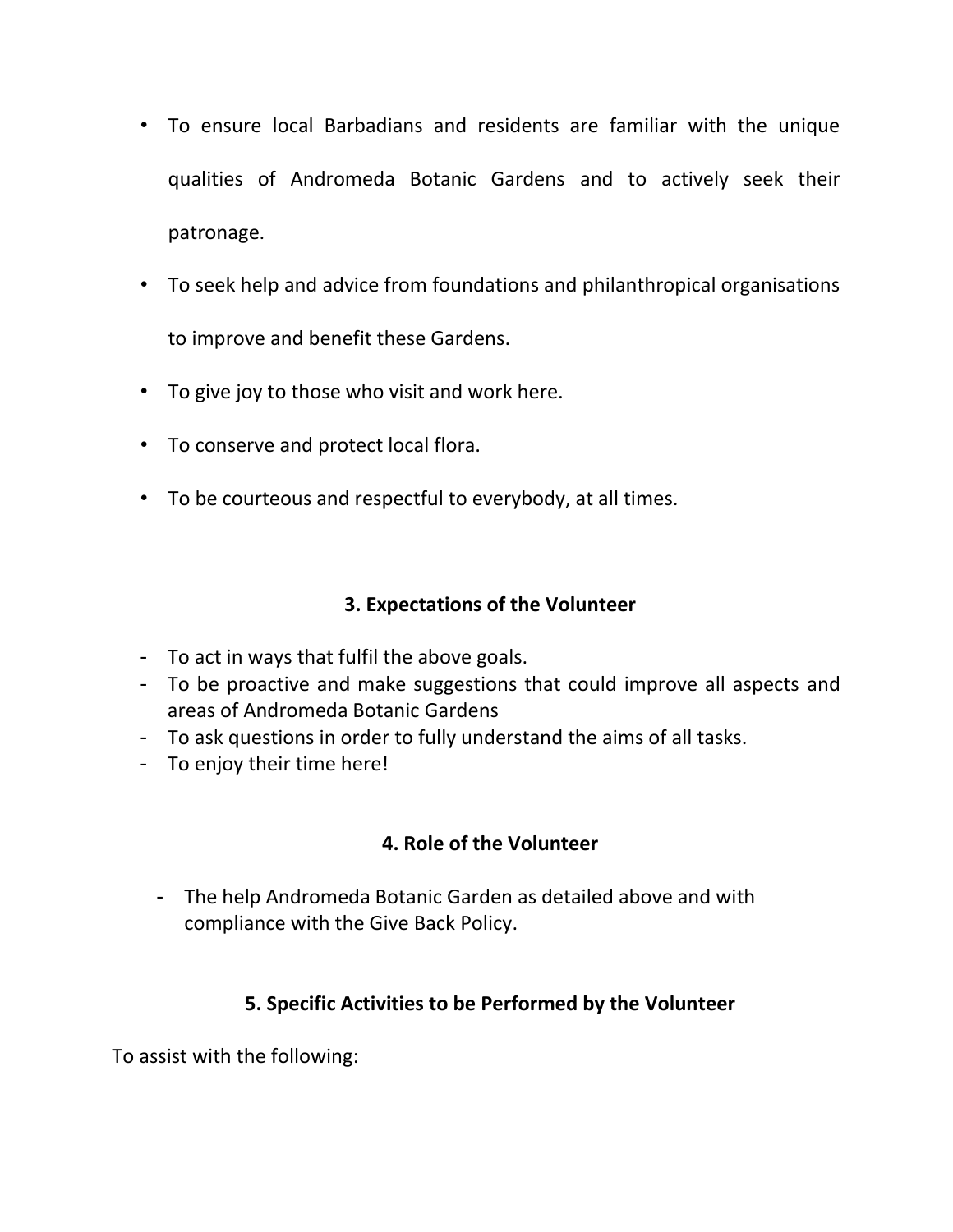- To help maintain Andromeda Botanic Gardens. This includes basic gardening including weeding, cutting back, propagation and other gardening tasks.
- To assist in preparation for courses and workshops help might be need to move tables and chairs etc.
- To help in continuously working to improve and develop this historic garden.
- Meeting and greeting at reception, in our Gallery Lounge. Ensuring the craft in the shop is clean etc.
- To suggest ways to ensure local Barbadians and residents are familiar with the unique qualities of Andromeda Botanic Gardens and to actively seek their patronage.
- To assist in carry out plant research.
- To make suggestions to help Andromeda seek help and advice from foundations and philanthropical organisations to improve and benefit these Gardens.
- To give joy to those who visit and work here.
- To help to conserve and protect local flora.
- To be courteous and respectful to everybody, at all times.
- To help promote Andromeda using social media.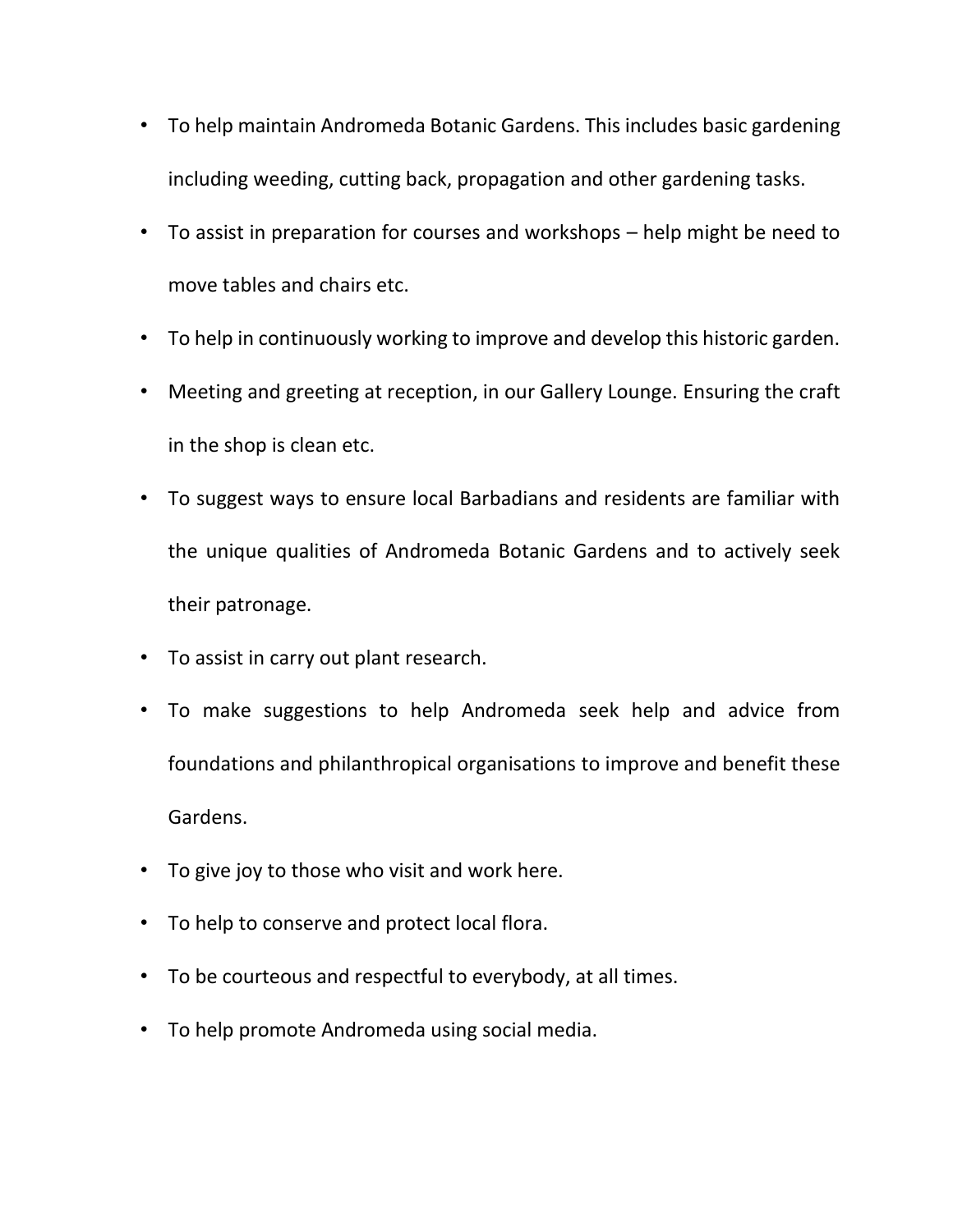#### **6. Role of Focal Point**

Sharon Cooke, the managing director, course tutor, curator and head gardener will provide supervision and oversight of the students registered to undertake volunteer service and submit reports as required by the METVT.

#### **7. Hours of Operation**

Andromeda Botanic gardens opens to the general public Tuesday-Sunday 10am-4pm, last entrance.

Mondays are reserved for pre-paid 'Bubble Tours'.

Volunteers can work Saturdays, Sundays, Wednesdays and Thursday in the garden.

Tuesdays and Fridays they will be working in the Gallery Lounge, meeting and greeting as well as general shop work.

#### **8. Emergency Procedures**

Any emergency must be referred to Sharon Cooke, or Anna-Lisa Alleyne.

Those that involve injury will be attended to and logged.

A first aid kit is available.

Assembly Point is at the entrance to the carpark.

All exits to our buildings are clearly marked.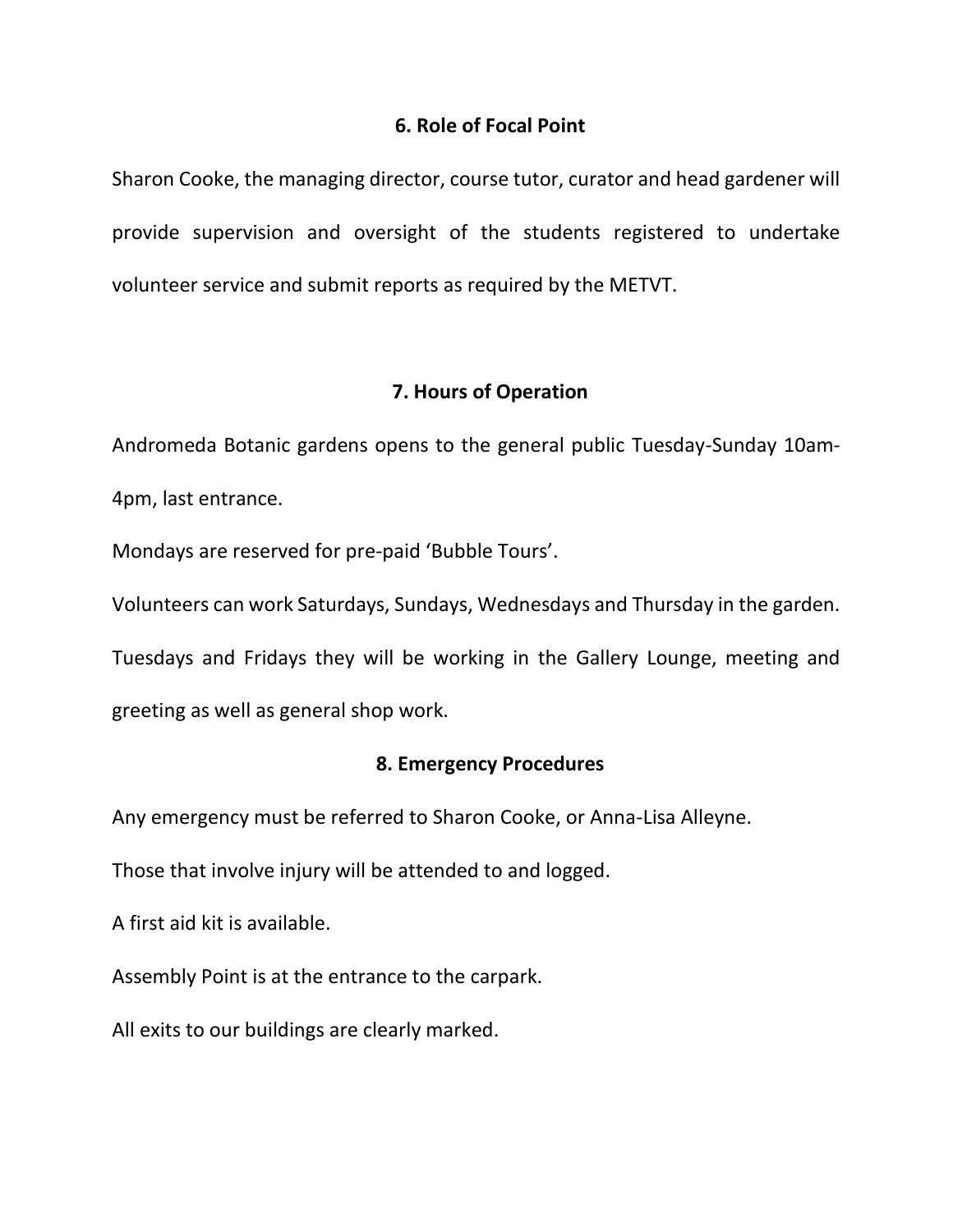## **9. Volunteers' Code of Conduct**

Before getting into the specific responsibilities of a particular position description, many organizations articulate a general "Code of conduct" by which volunteers are expected to follow.

Examples are listed below:

- To be guided by the focal point at all times.
- Respect the mission and goals of the organization.
- Deal with conflicts or difficulties in an appropriate manner.
- Respect the property of the organization.
- To be courteous and respectful to everybody, at all times.
- Respect the wildlife
- Do not feed the monkeys

## **10. Standard of Appearance**

When working outside please dress appropriately for your protection  $-$  long

trousers, longs sleeves, hats and gloves are required.

When working inside, dress-code is smart, casual, professional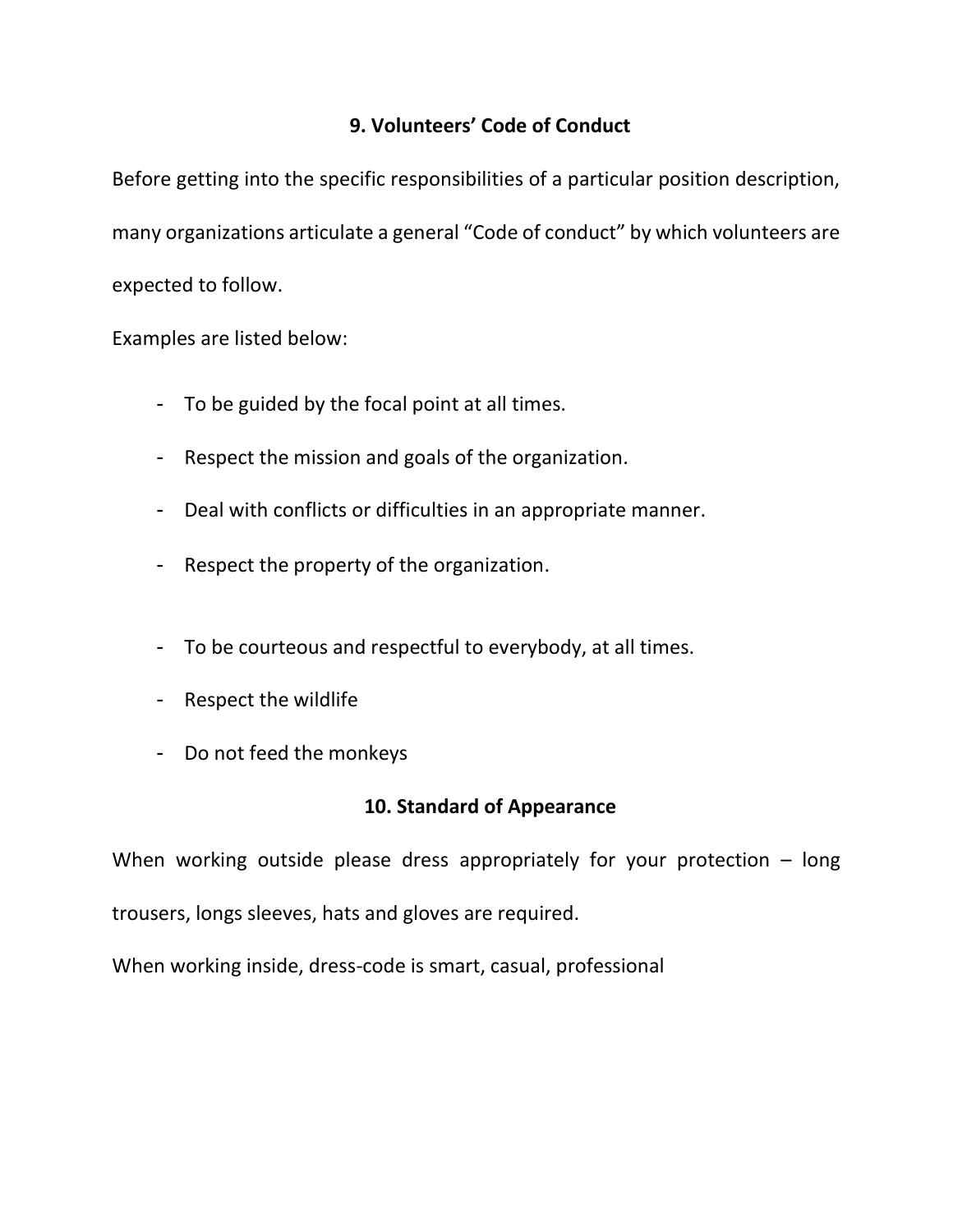### **11. Employment Sexual Harassment Prevention Act**

We are be guided by the Employment Sexual Harassment Prevention Act, 2017,

Section 5.

**(5) A person who is guilty of an offence under this Act, is liable on summary conviction to a fine of \$5,000.00 or to imprisonment for term of 12 months or both.**

### **12. Insurance and Liability Coverage**

Andromeda's insurance coverage is with CGI and is suitable for the activities of

volunteers.